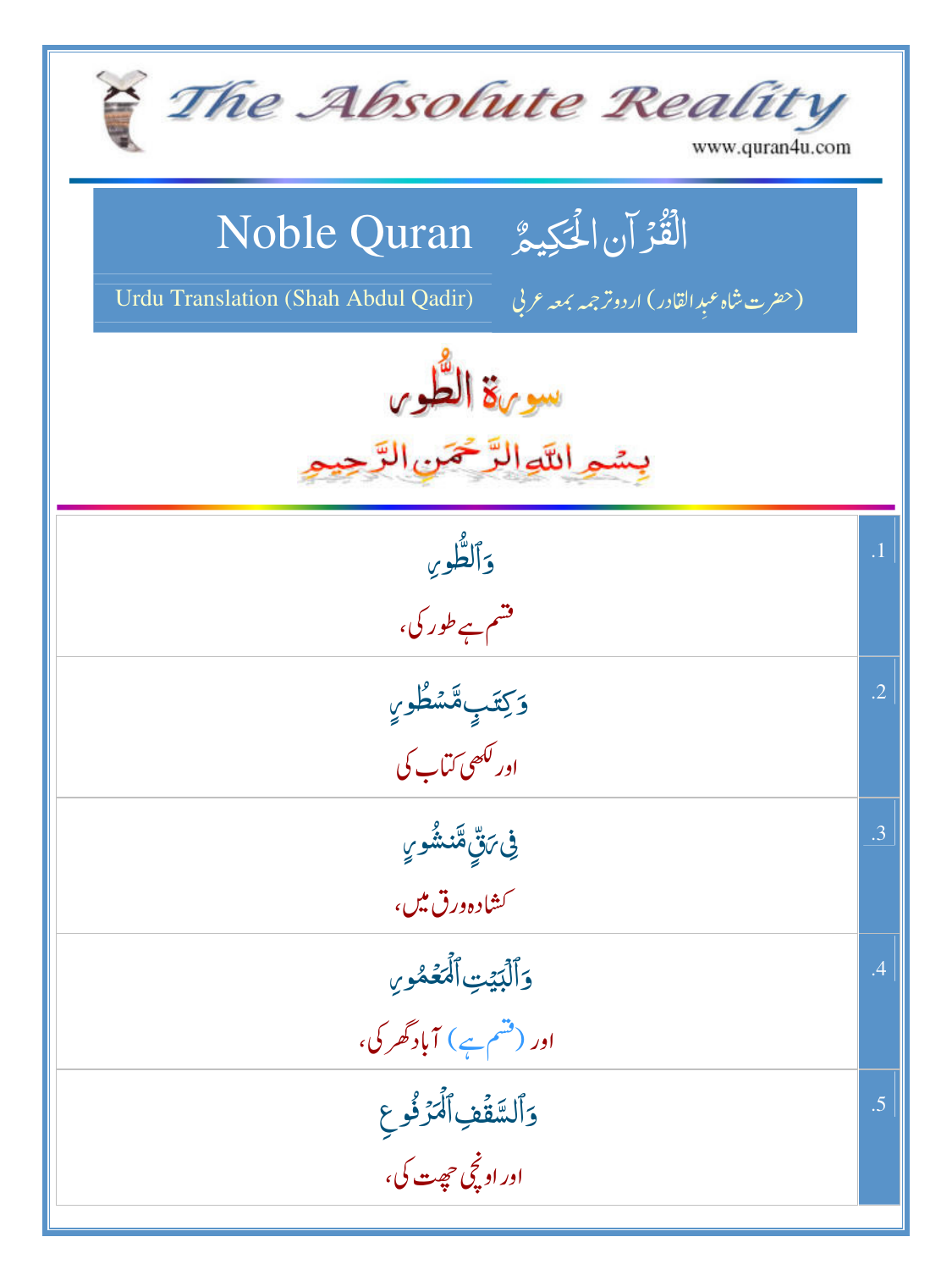| وَٱلۡبَحۡرِ ٱلۡمَسۡجُوبِ                           | .6        |
|----------------------------------------------------|-----------|
| اور ايلتے (موجزن) دريا کې،                         |           |
| إِنَّ عَذَابَ مَبِّكَ لَوَاقِعٌ                    | $\cdot$ 7 |
| بیٹک <i>عذ</i> اب تیرے رب کا(واقع )ہوناہے۔         |           |
| مَّالصُّون رَافِع                                  | .8        |
| اس کو کوئی نہیں ہٹانے والا۔                        |           |
| يَوْمَ <sup>عَ</sup> هُوْمُ ٱلسَّعَاْءُمَوْمًا     | 9.        |
| (واقع ہو گا) جس دن لرزے آسان کیکیاکر،              |           |
| وَتَسِيرُ أَلْجِبَالُ سَيْرًا                      | .10       |
| اور پھریں پہاڑ چل کر۔                              |           |
| ڣ <i>ؘۏ</i> ٙؽڵٛ <i>ؾۯ</i> ؘڡؘۑٕڹٟٳڷڷڡ۠ػڵؚۨڹؚؾ     | .11       |
| سوخراني ہے اس دن حجٹلانے والوں کی،                 |           |
| ٱلَّٰٓزِينَ هُمۡ فِى خَوۡضٍ يَلۡعَبُونَ            | .12       |
| جو( آج) باتيں بناتے ہيں کھيلتے۔                    |           |
| يَوۡمَ يُدَعُّونَ إِلَىٰنَاۤ بِجَهَنَّمَ دَعَّا    | .13       |
| جس دن د ھکیلے جائیں دوزخ کو د ھکیل ( دھکے مار) کر۔ |           |
|                                                    |           |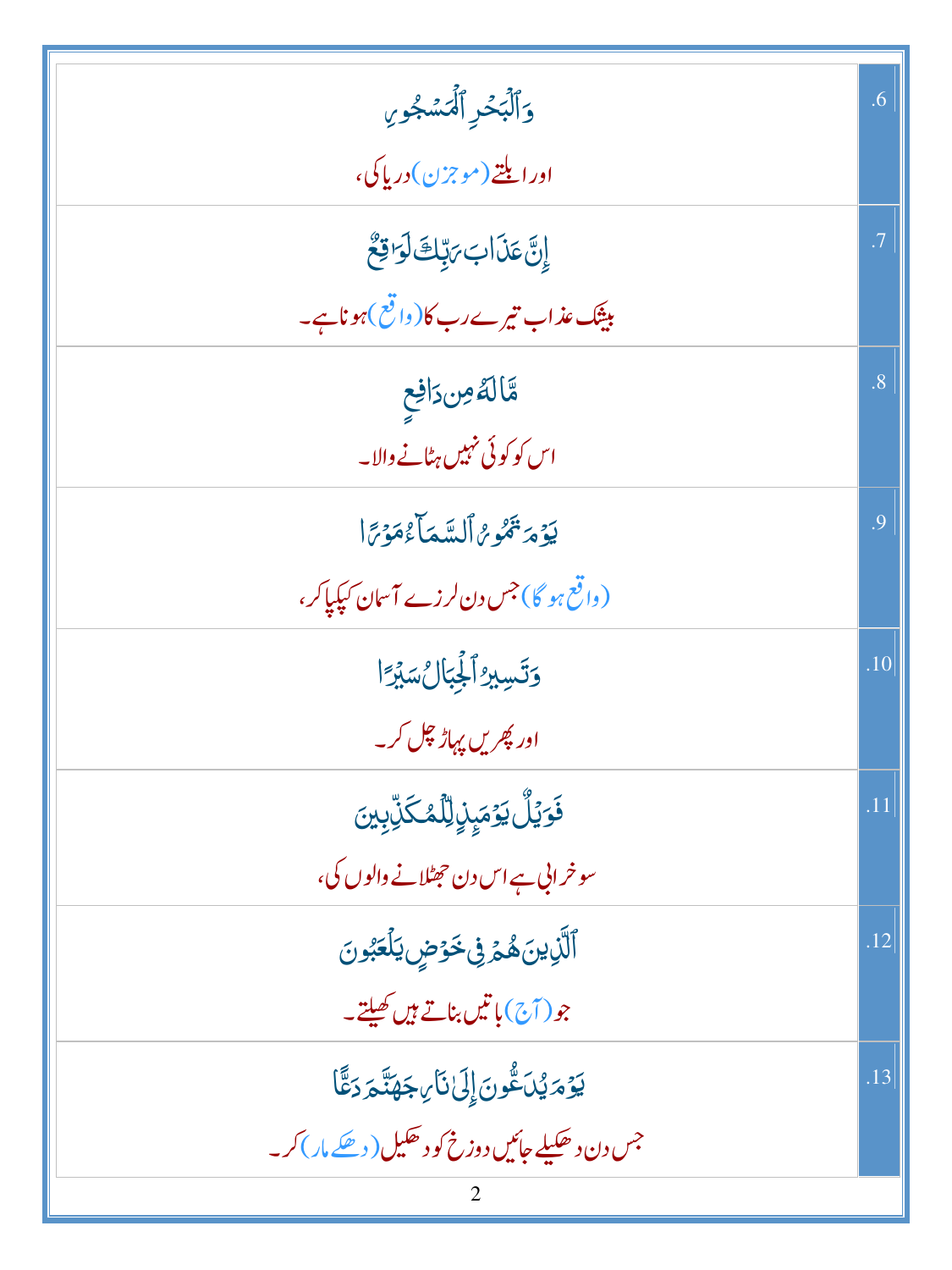| ۿٙڶؚ؋ؚٱڶڹؓٲٙ؉ٱڶؖڹۑٴػڹؾ۠ۄڽؚؠؘٵؾ۠ػؘڶؚۨڋۊڹ                                  | .14 |
|--------------------------------------------------------------------------|-----|
| (کہاجائے گا) میہ ہے وہ آگ جس کو تم حجھوٹ جانتے تھے،                      |     |
| أَفَسِحُرٌ هَذَآأَهُ أَنتُمۡ لَاتُّبۡصِرُونَ                             | .15 |
| اب بھلاپہ جادوہے، پاتم کو نہیں سوجھتا؟                                   |     |
| ٱصۡلَوۡهَافَٱصۡبِرُوٓٲٲۡوَلَاتَصۡبِرُواۡسَوَٱءٌعَلَيۡكُمَّ               | .16 |
| پنیٹھو( جاؤ)اس میں، پھر صبر کر ویانہ صبر کر و، تم کوبر ابر ہے۔           |     |
| إِتَّمَاتُجْزَوْنَ مَاكُنتُمَ تَعُمَلُونَ                                |     |
| وہی بدلہ پاؤگے جو کرتے تھے۔                                              |     |
| ٳۣڹ <i>ؖ</i> ٲڷؙ <i>ڡٛ</i> ؾؖٞۊؚؾۣؗؗ؈ۣ۬ڿڵٙؾٟۅؘٮؘۼؠۄؚ                     | .17 |
| جو ڈر والے (متقی ) <del>ہی</del> ں، باغوں میں ہیں اور نعمت میں ،         |     |
| فَكِهِينَ بِمَآءَاتَنهُمْ بَبُّهُمْ                                      | .18 |
| میوے کھاتے،جو دیئے ان کے رب نے،                                          |     |
| وَوَقَنْهُمْ يَأْبُهُمْ عَذَابَ أَلْجَحِيمِ                              |     |
| اور بجایااُن کے رب نے دوزخ کی مار (عذاب) سے۔                             |     |
| ڴڵۅٲۅؘٱۺ۫ٓۯڹ۠ۅٲۿڹ <i>ؿ</i> ٙٚٵ <i>ؚ</i> ؚؿٵػۢٮ۬ؾ۠ <sub>ۿ</sub> ؚڷۼؘڡؘڵۄڹ | .19 |
| کھاؤادر پیوُرچ(مڑے)سے،بدلہ اس کاجوکرتے تھے،                              |     |
|                                                                          |     |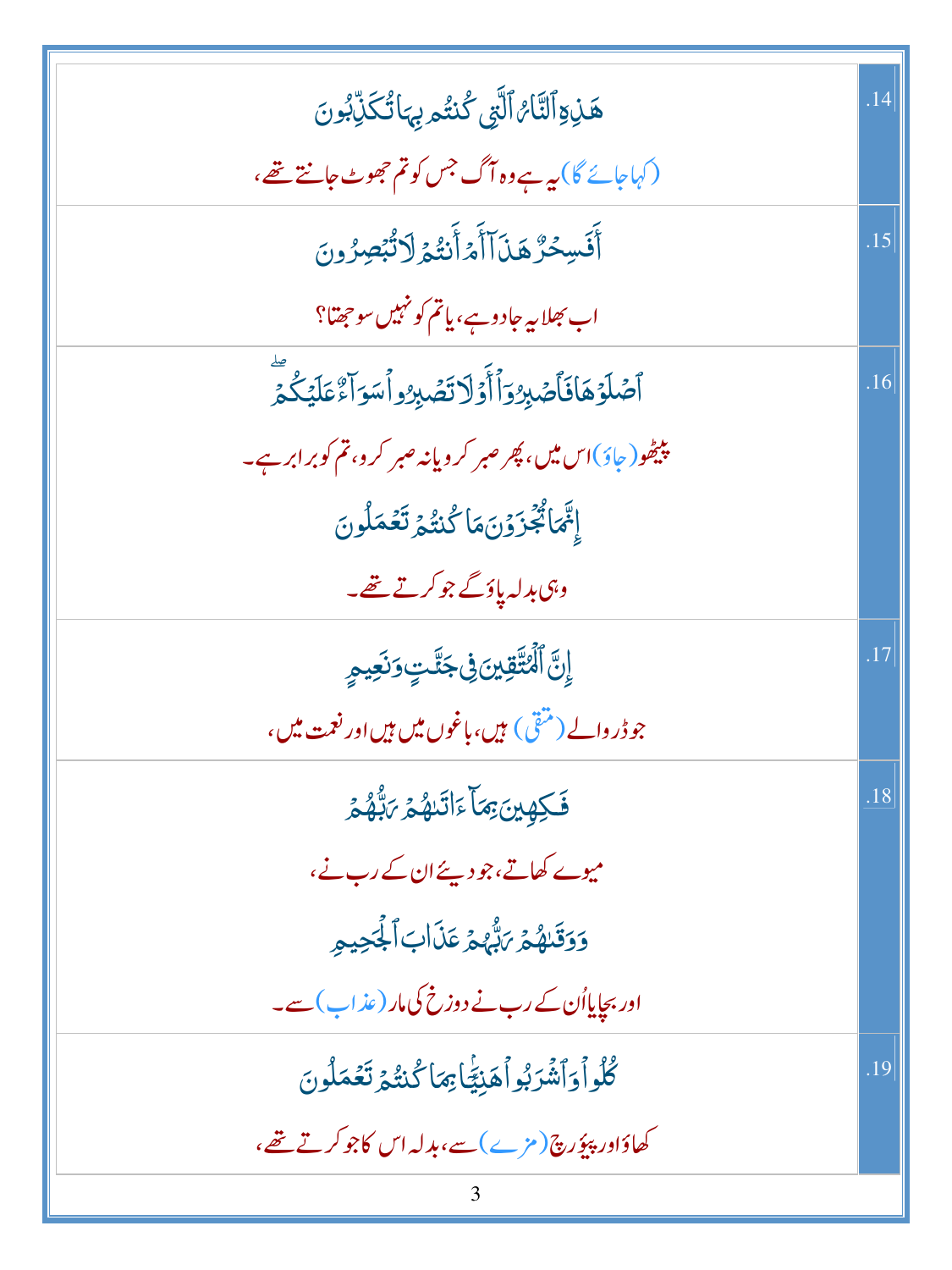| ۿ <i>ؾ۠ۜۜڲ</i> ؾ <i>ؾ</i> ۘٵٙ <i>ۣڶۺۯ۠ڕۣۨ</i> ڡؓڞٙڡٛ۠۬ۅڡؘ۬ٙ <i>ۊٟ</i>                              | .20 |
|----------------------------------------------------------------------------------------------------|-----|
| (وہ) گے بیٹھے تختوں(مندوں) پر،برابر بچھے قطار ( قطار اندر قطار)۔                                   |     |
| <b>وَزَوَّجْتَهُمْ بِجُورِ عِينِ</b>                                                               |     |
| اور بیاہ دیں ہم نے ان کو گوریاں،بڑی آنکھوں والیاں۔                                                 |     |
| <u>ۏ</u> ٲڷۜڶۣٳؾؘٵؚڡؘڹ۠ۅٲٝۏٲڐۜۧؠ <i>ؘۼڎٙؠ</i> ۠ۯ۠ڒ۠ٳؾۜ <i>ڋٛ</i> ۄ؊ڸٟڲڛؘٲۜڶٙػڡؗٞڹؘٵۑۑؚؽٙۯ۠ڒؚڸؾۜؠٛۿ | .21 |
| جویقین لا ئے،اور ان کی راہ چلی ان کی اولا د ایمان سے ، پہنچاد یاہم نے اُن تک اُن کی اولا د کو،     |     |
| <mark>وَمَآ أَلۡتَنَمُ</mark> هِ مِّنۡ عَمَلِهِم مِّن شَىۡ ۚ                                       |     |
| اور گھٹایانہیں ان سے ان کا کیا کچھ۔                                                                |     |
| ڴڵٞٲ <i>مٞڔۑۥؚٙ</i> مَاػٙسَب <i>َ؋</i> ڡۣێ <i>۠</i>                                                |     |
| ہر آدمی اپنی کمائی میں پھنسا(رہن) ہے۔                                                              |     |
| وَأَمَّلَدُنَهُمْ بِغَكِهَةٍوَلَحُمٍ ثَمَّاً يَشْتَهُونَ                                           | .22 |
| اور ریل لگادیئے ( دیے چلے جائیں گے )ہم نے میوے اور گوشت، جس چیز کا جی چاہے۔                        |     |
| يَتَنَزَعُونَ فِيهَاكَأُسًالَّالَغَوُّفِيهَاوَلَاتَأَّتِيمُّ                                       | .23 |
| جھیٹتے ہیں وہاں پیالہ، نہ بکنا(بیہو دہ بات) ہے اس شر اب میں نہ گناہ میں ڈالنا،                     |     |
| وَيَطُوثُ عَلَيۡهِمۡ غِلۡمَانٌ لَّهُمۡ كَأَنَّهُمۡ لَٰٓؤُلَّٰٓ مَّكۡنُونٌ                          | .24 |
| اور پھر تے ہیں ان کے پاس چھوکرے ان کے ، گویاوہ موتی ہیں غلاف میں د حرے۔                            |     |
|                                                                                                    |     |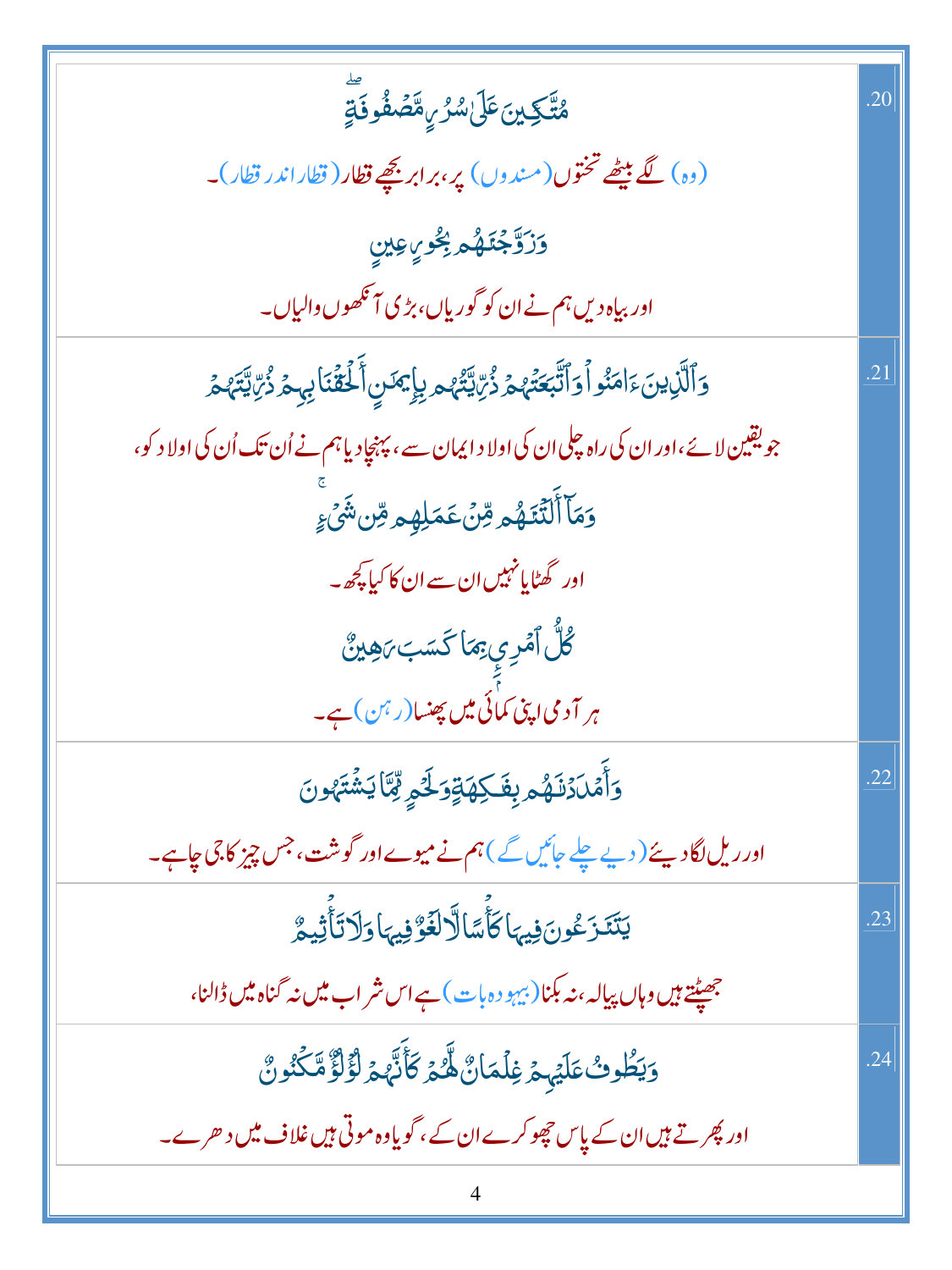| وَأَقَّبَلَ بَعُضُهُمْ عَلَىٰ بَعُضٍ يَتَسَآءَلُونَ                              | .25 |
|----------------------------------------------------------------------------------|-----|
| اور منہ کیاایکوں(ایک حبیبوں)نے دوسر وں کی طرف، آپس میں پوچھتے،                   |     |
| قَالُوَاۡۚ إِنَّاۡ كُنَّاۚ قَبَلُ فِىٓ أَهۡلِنَاۡ مُشۡفِقِینَ                    | .26 |
| بولے ہم بھی تھے اپنے گھر میں ڈرتے رہتے،                                          |     |
| فَمَنَّ ٱللَّهُ عَلَيۡنَا وَوَقَلنَا عَذَابَ ٱلسَّمُومِ                          | .27 |
| پھر احسان کیااللہ نے ہم پر،اور بچایاہم کولو دَن (تجلساد پنے والی ہوا)کے عذاب سے۔ |     |
| ٳؚڹؓٳڂٛؾۜٳؘۻؚۊؘڹؘڷڹؘٮؙۏۜٷؖٙ                                                      | .28 |
| ہم آگے سے (پچچلی زند گی میں) پکارتے تھے اس کو۔                                   |     |
| إِنَّهُ هُوَ ٱلۡبَرُّ ٱلرَّحِيمُ                                                 |     |
| بیٹنگ وہی ہے نیک سلوک رحم والا۔                                                  |     |
| ڣؘڗؘڴؚڒ                                                                          | .29 |
| (اے پیغمبر!) <b>اب توسمجھ</b> (نصیحت کرتے رہو)                                   |     |
| فَمَآ أَنتَ بِنِعۡمَتِ،رَبِّكَ بِكَاهِنٍوَلَا بَخُنُونِ                          |     |
| کہ تواپنے رب کے فضل سے پر یوں والا (کا ہ <sub>ُ</sub> ن ) نہیں نہ دیوانہ۔        |     |
| ٲٛ <i>ۿ</i> ؾڦۢۏڵۄڹؘۺؘٳۼڒ۠ڐۜڹؘۯٮؚ۠ڡٖڞڔۣڽؿ؆ؽٙڹٲڶٞٮؙٛڹ۠ۅڹ                          | .30 |
| کیا کہتے ہیں پہ شاعر ہے،ہم راہ دیکھتے (انتظار کرتے ) ہیں اس پر گر دش زمانے کی۔   |     |
|                                                                                  |     |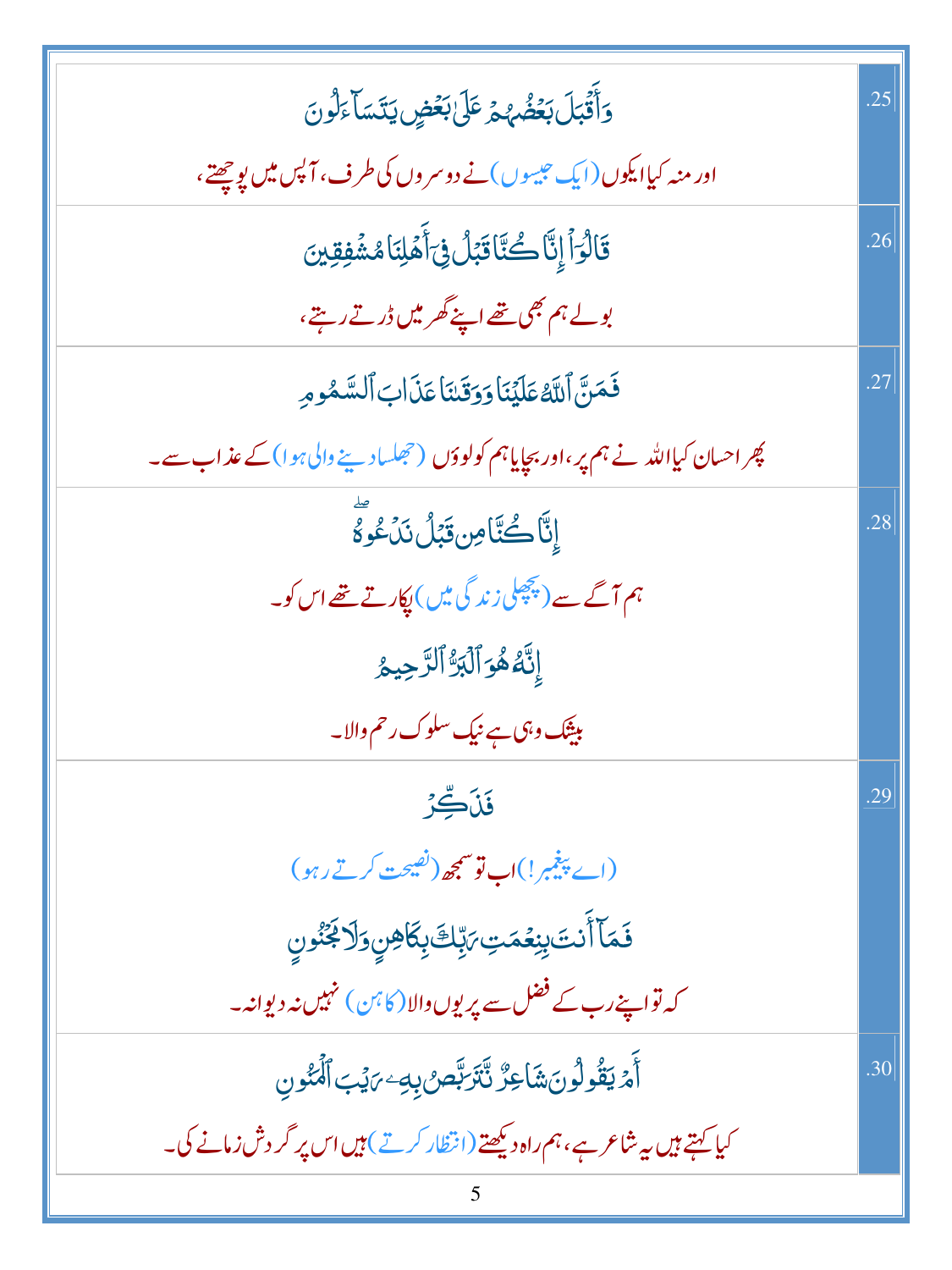| ڴڶٙ <i>ڐؘڗ</i> ڹؖڞؙۅٲٝڡؘٳؙٕڹۣٞڡؘ <i>ڠ</i> ػۢ۠۠۠ <sub>ڡ</sub> ؚڡؚۜٞڽٲڷؙ <i>ڰڎؘڔ</i> ۜٚؾڝؚؾ | .31 |
|-------------------------------------------------------------------------------------------|-----|
| تو <sub>کہہ</sub> ، تم راہ دیکھو(انتظار کر و)، کہ میں بھی تمہارے ساتھ راہ دیکھتاہوں۔      |     |
| ِ<br>أَمۡتَأۡمُرُهُمۡ أَحۡلَمُهُمۡ بِہَنَآ                                                | .32 |
| کیاان کی عقلیں یہی سکھاتی ہیں ان کو،                                                      |     |
| أَمُهُمُ قَوَمٌ طَاعُونَ                                                                  |     |
| یاوه لوگ شر ارت پر ہیں؟                                                                   |     |
| أَمْ يَقُولُونَ تَقَوَّلَهُ                                                               | .33 |
| يا <del>ك</del> متے <del>ہ</del> يں كہ بيہ بات بنا( قر آن گھڻ)لايا؟                       |     |
| ڹڸٳؖٞۮێٷٙڡڹ۠ۏڹؘ                                                                           |     |
| کوئی نہیں! پران کویقین نہیں؟                                                              |     |
| <b>ذَلۡيَٰٓأَتُواۡ بِحَالِيتِ مِّتۡلِكِ ۖ</b> إِن كَانُو أَصَلِ قِينَ                     | .34 |
| پھر چاہیئے لے ائیں کوئی بات(کلام) اسی طرح کی،اگر وہ سچے ہیں۔                              |     |
| أَمْ خُلِقُواْمِنْ غَيْرِ شَيْءٍأَمَرْهُمُ ٱلْحَلِقُونَ                                   | .35 |
| کیاوہ بن گئے (پیداہوئے) ہیں آپ ہی آپ یاوہی(خود ہی) ہیں بنانے (خالق)والے؟                  |     |
| أَمَرْ خَلَقُواْ ٱلسَّمَوَاتِ وَٱلْأَرْضَ                                                 | .36 |
| یاانہوں نے بنائے آسان اور زمین؟                                                           |     |
|                                                                                           |     |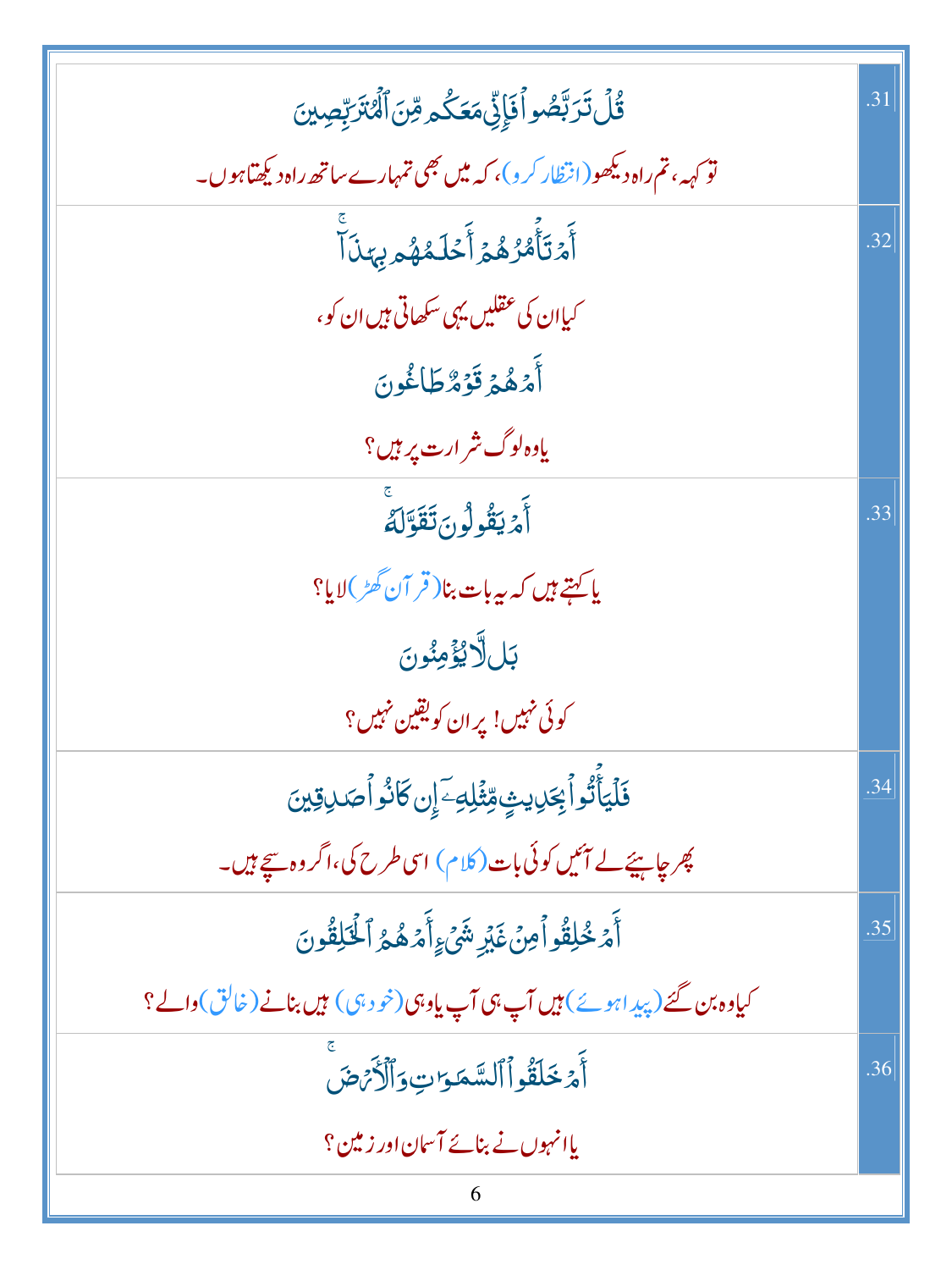| ڹڶڵؖٳؽۏۊێۏڹؘ                                                                |     |
|-----------------------------------------------------------------------------|-----|
| کوئی(ہر گز)نہیں! پریقین نہیں کرتے۔                                          |     |
| ٲٛ <i>ٙۿٙ</i> ؏ڹٮؘ؋ۿۄٙڂؘۯٙٳ <i>ٚٳڹ۠ۥؾ</i> ۪ۜڐٲۜۿۿۿۯٲڷؙ <i>ڣڝؘؽٙڟؚۯ۠</i> ۅڽؘ | .37 |
| کیاانکے پاس ہیں خزانے تیرے رب کے یاوہی داروغے ہیں (ان پر)؟                  |     |
| أَمْ لَهُمُ سُلَّمٌ يَسۡتَمِعُونَ فِيهِ                                     | .38 |
| کیاان پاس کوئی سیڑ ھی ہے جس پر <sub>سُ</sub> ن آتے ہیں؟                     |     |
| <b>ذَلَ</b> يَأْتِ مُسۡتَمِعُهُم بِسُلۡطَنِ مُّبِينِ                        |     |
| تولے آئے جو سنآہے ان میں ایک سند کھلی۔                                      |     |
| أَمَرْلَهُ الْبَتَتُ وَلَكُمُ الْبَنُونَ                                    | .39 |
| کیااس (اللہ)کے ہاں پیلیاں اور تمہارے ہاں بیٹے؟                              |     |
| أَمُ تَسَْلُهُمُ أَجُرًا فَهُم قِن مَّغْرَمٍ مُّتُقَلُونَ                   | 40  |
| کیاتومانگناہےان سے کچھ نیگ(ج.)! سوان پر چٹی کا بوجھ ہے۔                     |     |
| أَمْ عِندَهُمُ ٱلْغَيْبُ فَهُمَّ يَكُنُّبُونَ                               | .41 |
| کیاان کو خبر ہے بھید (غیب) کی سووہ لکھ رکھتے ہیں؟                           |     |
| أَمَّ يُرِيدُونَ كَيْدًا                                                    | .42 |
| کیاچاہتے ہیں کچھ داؤ کرنا؟                                                  |     |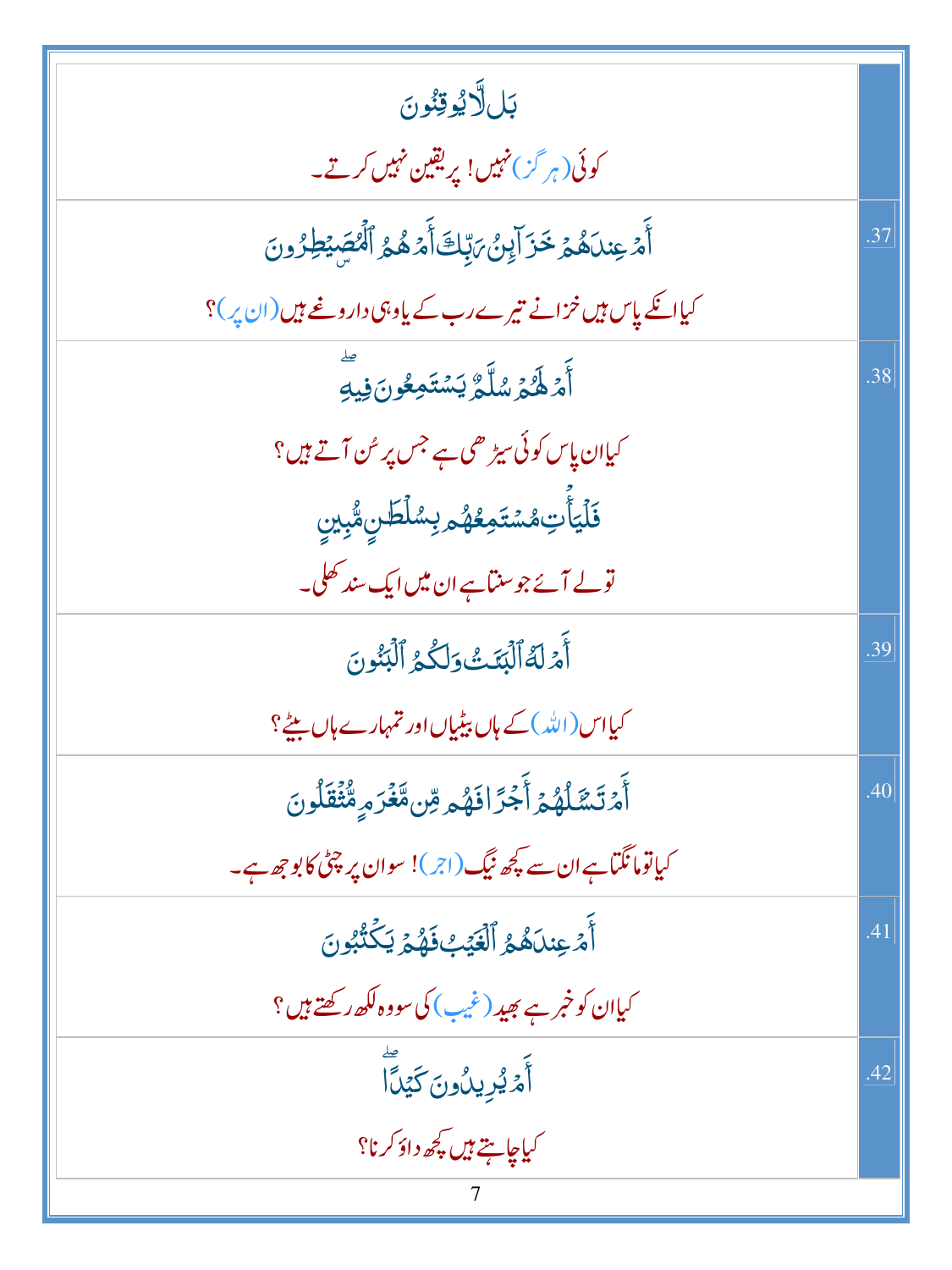| .43 |
|-----|
|     |
|     |
|     |
| 44  |
|     |
| .45 |
|     |
| .46 |
|     |
| 47  |
|     |
| .48 |
|     |
|     |